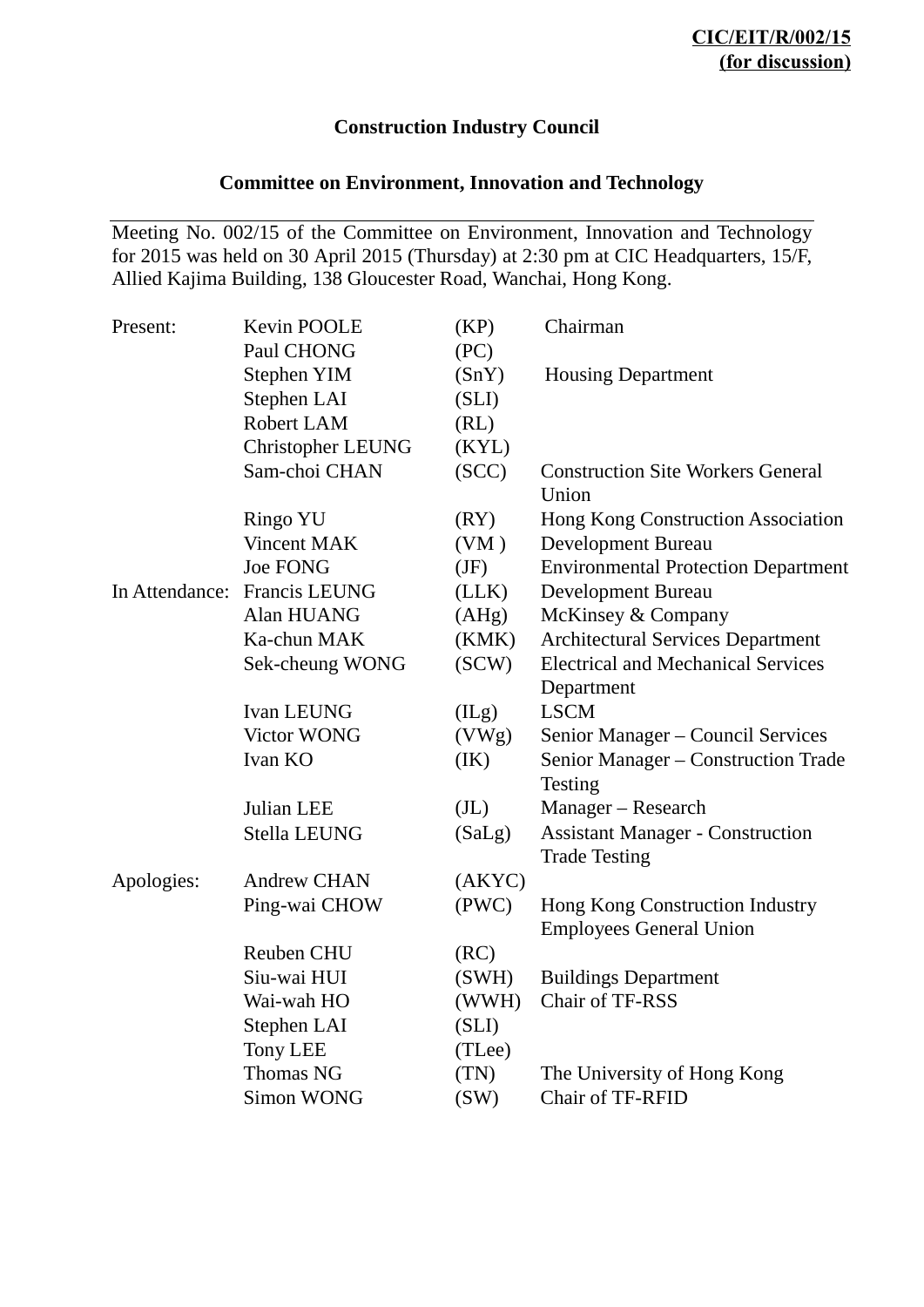### **PROGRESS REPORT**

#### **Action**

#### 2.1 **Proposals to Support Construction Professional Services**

Members received a presentation by Mr. Francis LEUNG from DevB on CIC/EIT/P/007/15 for the proposal to support construction professional services made by the Working Group on Professional Services. Mr. LEUNG presented two proposals specifically for construction professional services with the following two objectives:

- Shaping Hong Kong as Asia's Centre of Construction Excellence
- Enhancing Construction Professionals' Practice and Expertise

The following suggestions were received from the members:

- DevB should provide more opportunities for local consultants to participate in public civil projects for nurturing local professionals.
- Planning to export professional services to overseas should be considered in this Working Group.

## 2.2 **Consultancy Services on Development Strategy for the Hong Kong Construction Industry**

Mr. Alan HUANG of McKinsey provided a presentation on Paper CIC/EIT/008/15 to the members. The presentation provided the progress update and Draft Two Report of the consultancy.

Members took note and advocated the possibility on:

- Further study on comparison of regional practices and local practices
- Provided a comparison on public and private residential building on the adoption of the 4-days cycle to build a floor.
- The use of advanced technology in the industry

Members were invited to provide their comments and feedback on this Draft Two Report to the Secretariat.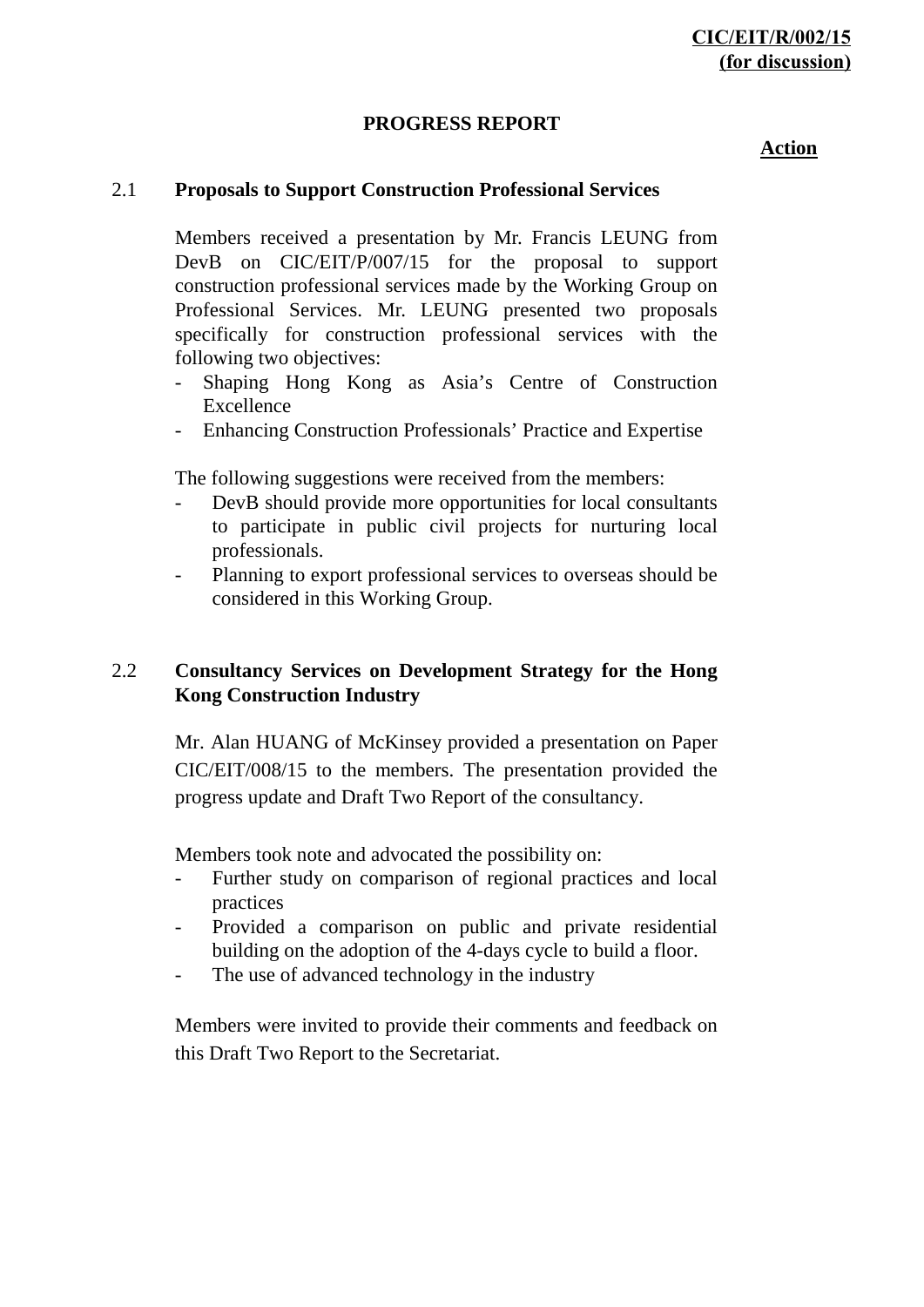# **CIC/EIT/R/002/15 (for discussion)**

#### **Action**

### 2.3 **Confirmation of Progress Report of Previous Meeting**

Members took note of Paper CIC/EIT/R/001/15 and confirmed the progress report of the last meeting held on Thursday, 15 January 2015 at CIC Headquarters, 15/F, Allied Kajima Building, 138 Gloucester Road, Wanchai, Hong Kong.

### 2.4 **Matter Arising from the Previous Meeting** Nil

### 2.5 **Progress Update on the RFID in Monitoring Movement of Construction Waste**

Ivan LEUNG from LSCM updated the members on the progress of the task force. Various sites were visited for the purpose of RFID installation on dump trucks and dump site. NENT site was visited in March 2015 and presentation was given to the contractor about the RFID installation, who supported this trail run and setup. A proposal on the implementation of the system was submitted to EPD whereas no objection was received. A one year pilot scheme would be launched in a month. The pilot scheme was supported by MTRC with a trial run with no more than 10 dump trucks.

The following suggestions were received from members:

- To update the Com-EIT on the progress by the end of December 2015.
- Interim report on reviewing the pilot scheme should be made by every 3 months once completed the RFID installation and monitor the consistency of the trial result.
- SCC agreed to support the pilot scheme and would help to invite the members of his organisation to participate into the scheme so as to enlarge the sample size.
- More trial sites and different types of trucks should be included in this pilot scheme instead of one single site.

## 2.6 **Research and Survey on the Construction & Demolition (C&D) Waste in Hong Kong**

With the recommendation from EPD, a task group on Strategy for Management and Reduction of Construction and Demolition ILg & SCC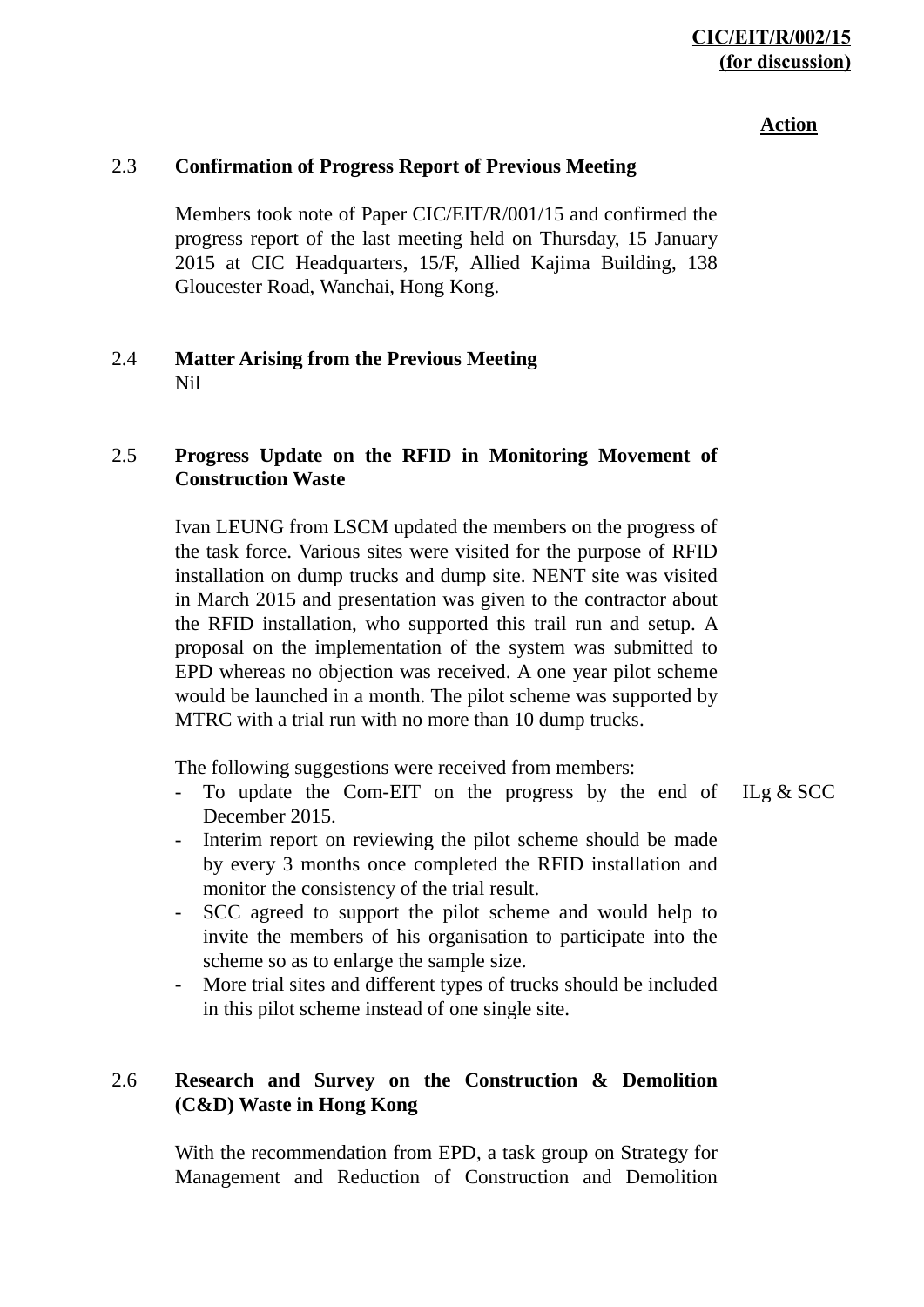### **Action**

Waste in Hong Kong.

RY accepted the invitation to act as the Chairman of the Task Group. Regarding to the invitation as Task Group members, RL recommended including representative from The Hong Kong Institute of Architects. RY

After much deliberation, members endorsed the terms of reference of the Task Group.

# 2.7 **Task Group on Establishment of Industry Standard for BIM Implementation**

Members took note and endorsed of Paper CIC/EIT/P/010/15 on the final draft of BIM Standards (Phase One).

The following were highlighted:

- Consultancy was commissioned to prepare a set of BIM Standards that were suitable to the local practices of Hong Kong in March 2014 under the supervision of the Task Group.
- Leveraged various existing BIM Standards in Hong Kong and other counties, the Phase One Standards included four chapters i) Project Execution Plan; ii) Modelling Methodology; iii) Level of Detail; and iv) Component Presentation Style and Data Organisation.

The Secretariat

- The Standards had been deliberated and consulted at different stakeholders' forums.
- The Standards had been recommended by the Task Group on 22 April 2015.
- Other phases in different aspects may be prepared upon feedback of the industry toward Phase One Standards.
- Members endorsed the Standards as reference materials.

# 2.8 **Assignment Brief of BIM Standards to Facilitate the Submission of GBP for Statutory Authorities (Phase One)**

Further to the comments received from the members in the COM-EIT meeting no. 001/15, a revised draft assignment brief was prepared for members to endorse.

The following comments were received: